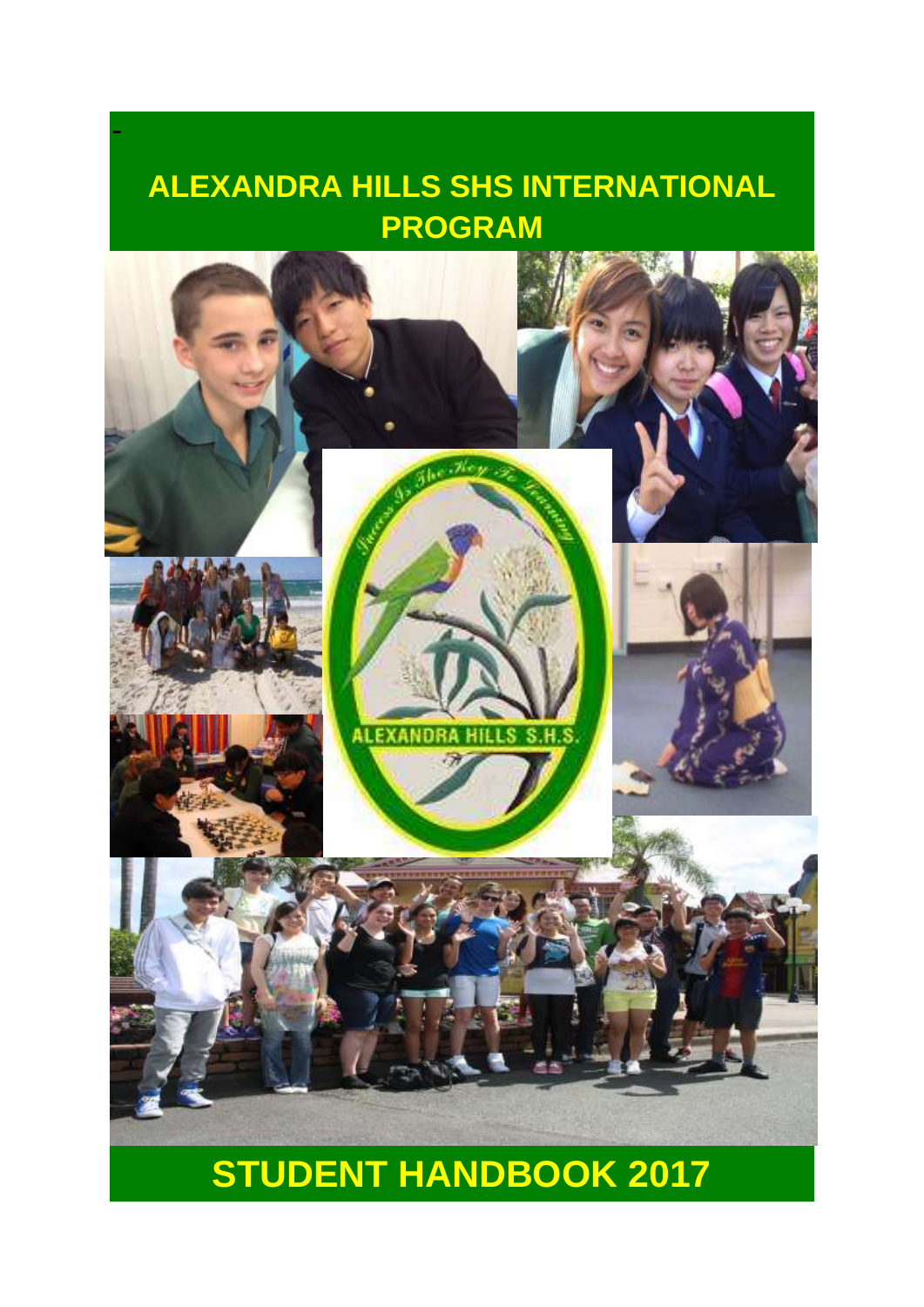**STUDENT NAME: \_\_\_\_\_\_\_\_\_\_\_\_\_\_\_\_\_\_\_\_\_\_\_\_\_\_\_\_\_\_\_\_\_\_\_\_\_\_\_\_ CONTENTS** Staff **International Program Staff p.2** p.2 Safety School Map and Safety Plan Emergency & Contact Information p.4 p.6 Visa Requirements Attendance, Academic, Behaviour Deferrals & Suspensions Address Visa & Course Extension p.8 School and Homestay Communication with School **Homestay** When you are sick Cultural Matters ID Cards **Transport** ESL Support Resource Centre (Library) **Tuckshop** Valuables Laptop Program Sporting Events Cultural Events School Involvements After School Activities **Holidays Travel** p.10 p.11 p.12 p.13 p.14 p.15 p.17 p.19 References International Student Code of Conduct Internet Use Guide p.24 p.23 p.19 Complaints & Appeals EQI Complaints and Appeals Policy p.28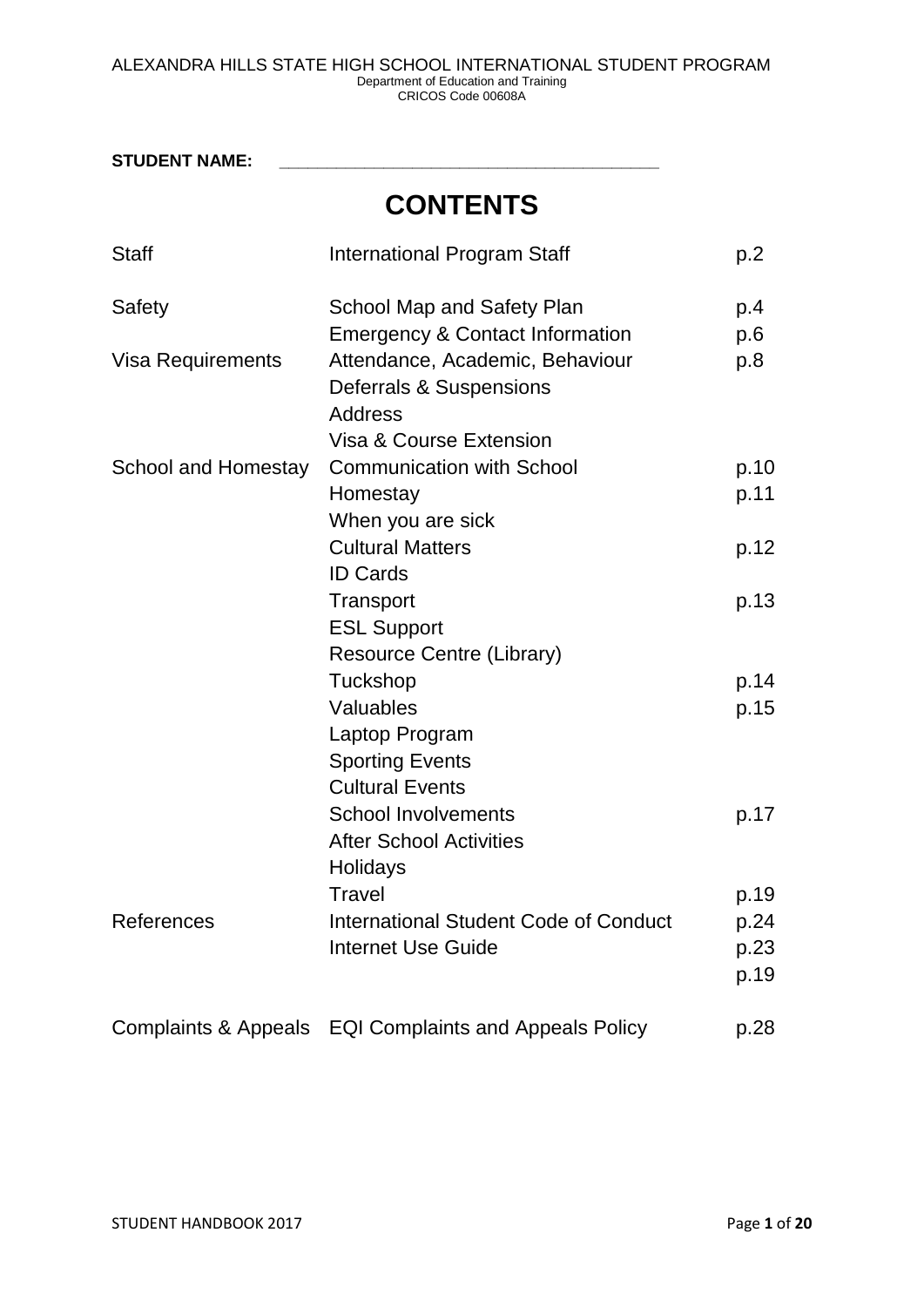ALEXANDRA HILLS STATE HIGH SCHOOL INTERNATIONAL STUDENT PROGRAM Department of Education and Training CRICOS Code 00608A

# **INTRODUCTION**

Welcome to Alexandra Hills State High School! We hope that Alexandra Hills will be a place where you will safe, form friendships and be inspired to work hard. Our school motto "Success is the Key to Learning" expresses our commitment to helping our students achieve their full potential.

Please take the time to read this handbook and keep it as a reference during your time at this school.



Ms Hutchinson (Deputy Principal) Mr Murray (HOD) Ms Harris (Homestay)











Mr Harvey (ISC) Ms Johnson (ISC) Ms Egan (ISP Admin Officer)

You will face many new experiences in your first days at school and it is important to talk to your host family and the staff at school about any difficulties. It will take time for you to know your teachers, classmates and host family and also for them to know you. The more you talk with these people the quicker you will understand what is required and the easier it will be for others to help you. Do not be afraid to ask many questions – this is the best way to learn. No-one expects you to know everything and most people will be glad to help you if you ask.

#### **INTERNATIONAL PROGRAM STAFF**

International Office Location: English Block International Program Phone: 3820 1489 International Student Coordinator: Mr Nathan Harvey [nharv33@eq.edu.au](mailto:nharv33@eq.edu.au)

Homestay Coordinator: Ms Karen Harris [kharr359@eq.edu.au](mailto:kharr359@eq.edu.au) After hours emergency mobile 0437 447 425

Ms Charmaine Johnson [cjohn543@eq.edu.au](mailto:cjohn543@eq.edu.au)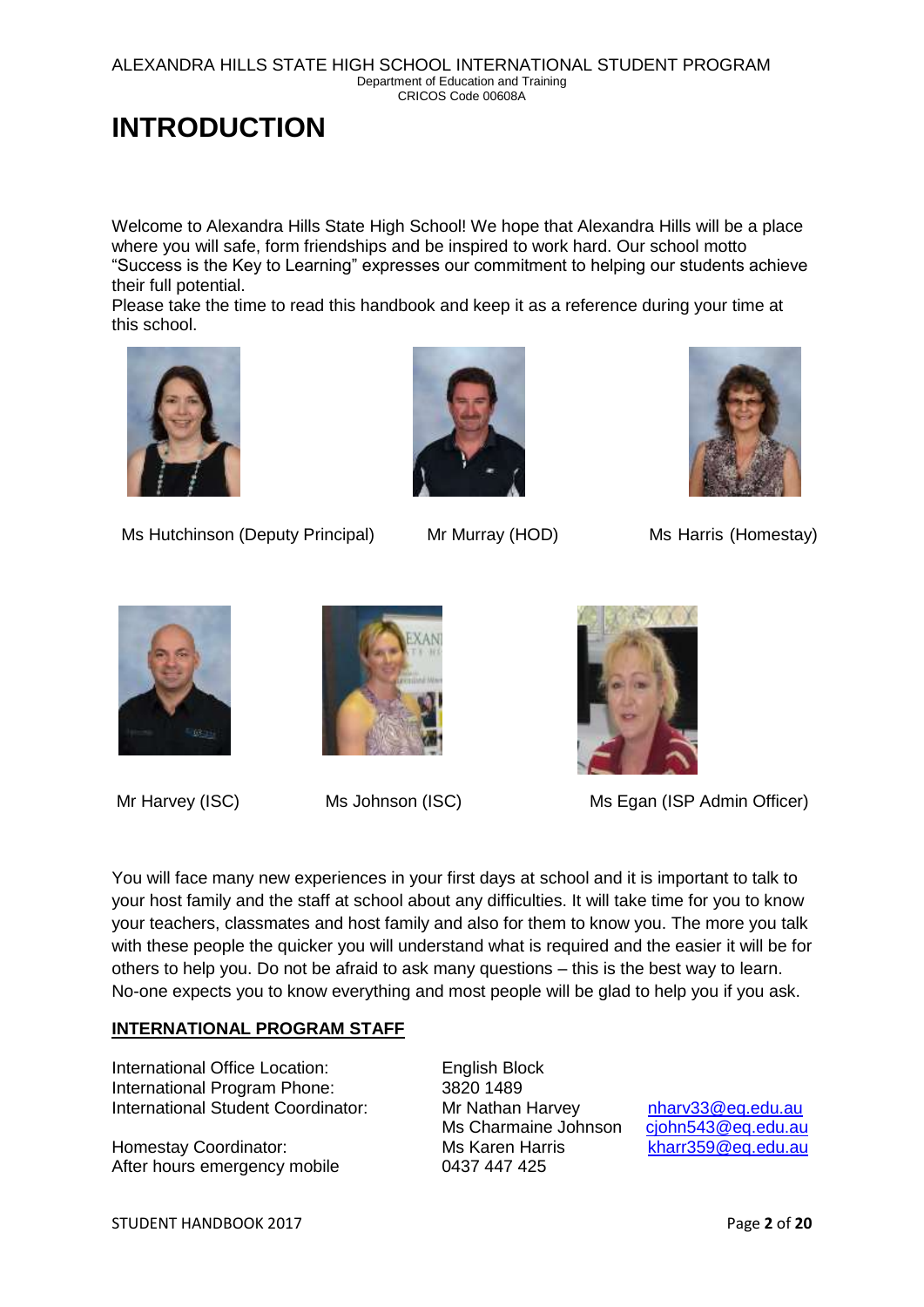

The mission of our school is "to provide education appropriate to the needs of all learners in the school community and of society"

Our philosophy is designed around the word **SUCCESS.**

**S**haring education of students as a partnership involving the home, school and community.

**U**niqueness of the individual; recognising the worth of each individual.

**C**are, respect and support for others.

**C**ommunication; the essence of understanding each other.

**E**nvironment firm, fair and friendly learning atmosphere.

**S**elf-discipline, responsibility to self and to others.

**S**ense of achievement by way of positive thought, action and attitude.

With the basic philosophy of **SUCCESS** in mind, Alexandra Hills State High School's vision is: **"ENTHUSIASTIC LEARNERS ARE CREATING THE FUTURE"**

#### **We Value:**

- $\triangleright$  Excellence and enthusiasm in teaching and learning to achieve the best possible range of outcomes.
- $\triangleright$  A quality curriculum that meets and responds to the diverse future needs of our community.
- $\triangleright$  High standards of work habits, manners and personal presentation.
- $\triangleright$  Continuous improvement through innovative, responsive and accountable leadership.
- $\triangleright$  Teaching practices which empower students to accept responsibility for their learning.
- $\triangleright$  The development of self-esteem, team work, respect and positive interpersonal relationships as members of the global community.
- $\triangleright$  Dynamic, critical and creative teaching and learning practices incorporating new technologies.
- $\triangleright$  The enhancement of learning opportunities through productive community partnerships.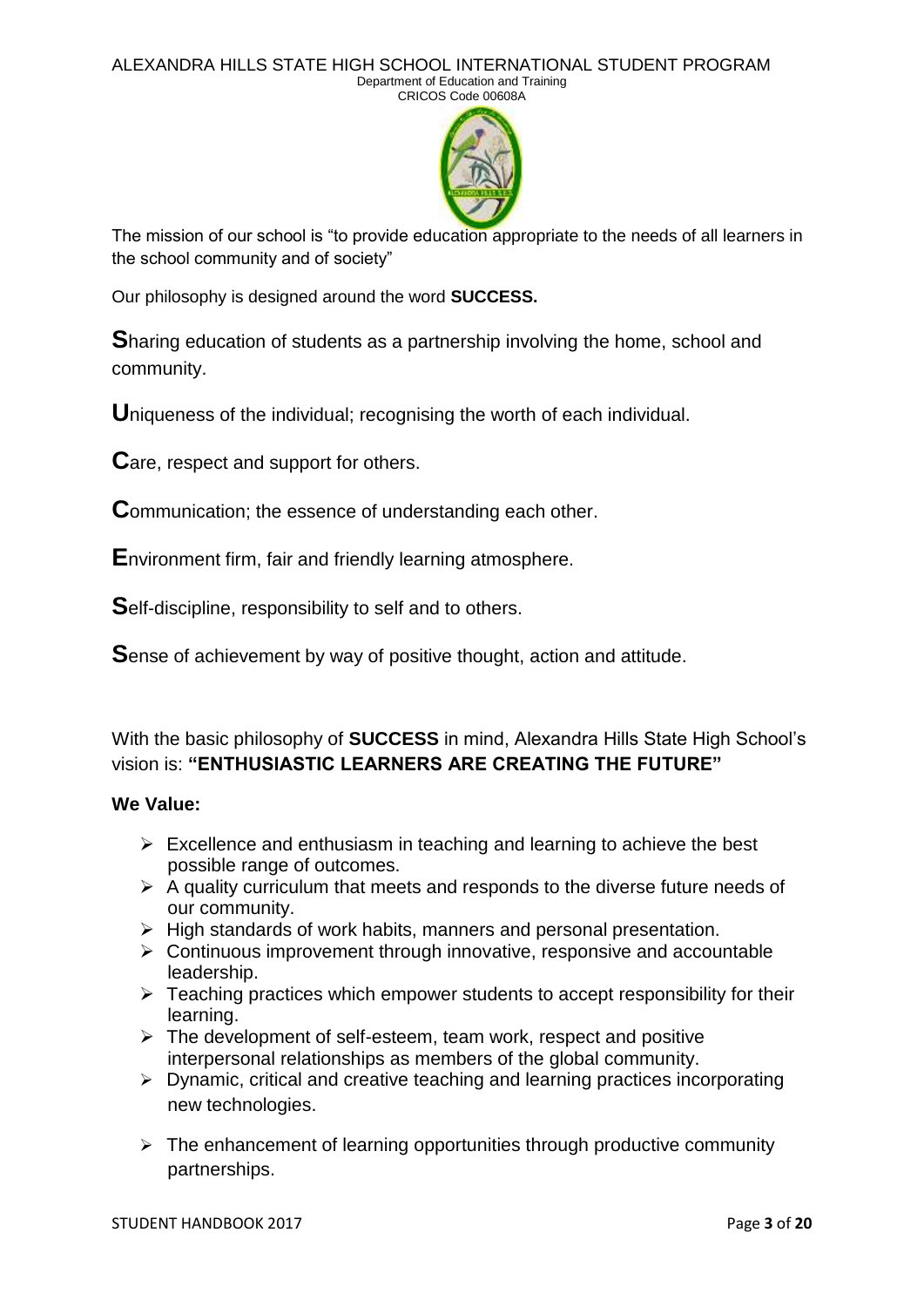#### **ALEXANDRA HILLS SCHOOL MAP**



#### **STUDENT SAFETY PLAN Emergencies**

- Emergency "000" numbers are free of charge call this is someone is injured or you are threatened outside of school.
- At school ask any teacher, office staff or the International staff for help.
- Always call the International Student Coordinator or Homestay Coordinator on the emergency contact numbers 0437 447 425 f you are involved in an emergency outside of school.
- The police are here to help you. For emergencies call 000.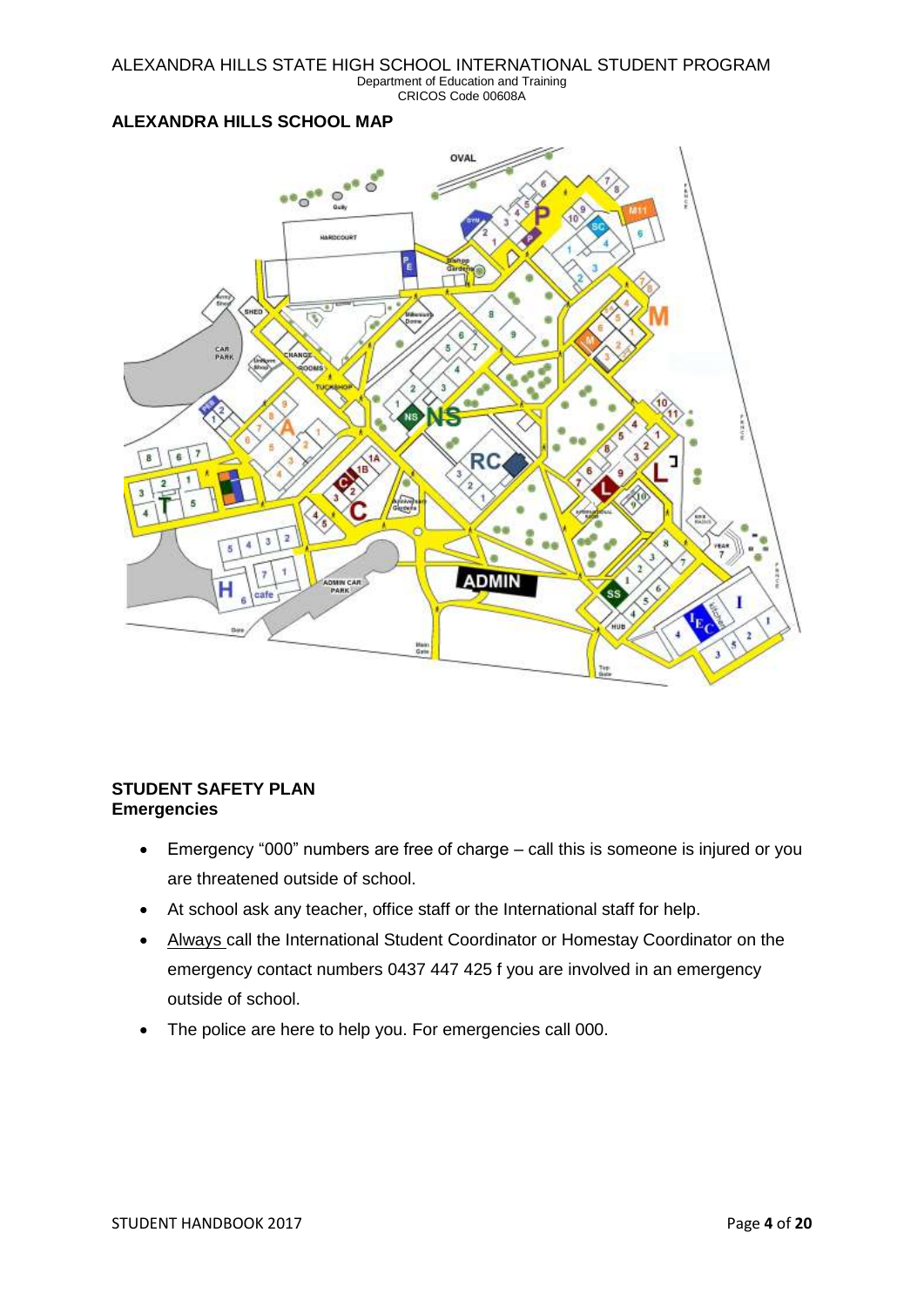#### **Personal Safety in the School Grounds**

- Know the evacuation and lock-down procedures *(see…*
- Know and follow the school safety rules *(see school diary)*
- Know and follow the school safety procedures *(see school diary)*
- Tell the International Student Coordinator about any people or incidents that have made you uncomfortable or have hurt you.
- Report broken or dangerous equipment to International Student Coordinator.
- Report strangers or people acting suspiciously immediately to International Student Coordinator.

#### **Safety with possessions**

- Avoid bringing valuables to school. If you must bring something valuable, leave it at the office for safe-keeping.
- Never leave belongings unattended (at school or anywhere else).
- Keep your bag where you can see it and close to your body.
- Report any lost or stolen items immediately.
- Name your belongings, especially your hat, school bag, school jumper and valuable items.

#### **Safety away from school**

- Belong to a group.
- Walk with friends.
- Stay where there are lots of people.
- Keep emergency contact numbers in your phone and have your Emergency Card with you.
- **Always tell your host family** when you are going out, where you are going and when you expect to return.
- Have enough money to get home and **plan your transport** home before you leave (make sure you know which bus or train you will catch and where to catch it).
- Be aware of your surroundings; do not use headphones while walking.
- Avoid travelling alone especially at night phone someone with the bus route number and the bus number or the taxi company name and the taxi number.
- Always carry your mobile phone charged and with credit available.
- Do not go anywhere with strangers.
- Do not give personal information to strangers.
- Know and follow the EQI travel policy procedures (*see p.23)*

#### **Beach Safety**

- Always swim with a friend.
- Don't swim at night.
- Always swim between the red and yellow flags.
- If you get into trouble, stay calm and signal for help by waving your arm in the air.
- Check http://www.beachsafe.org.au/Visiting the beach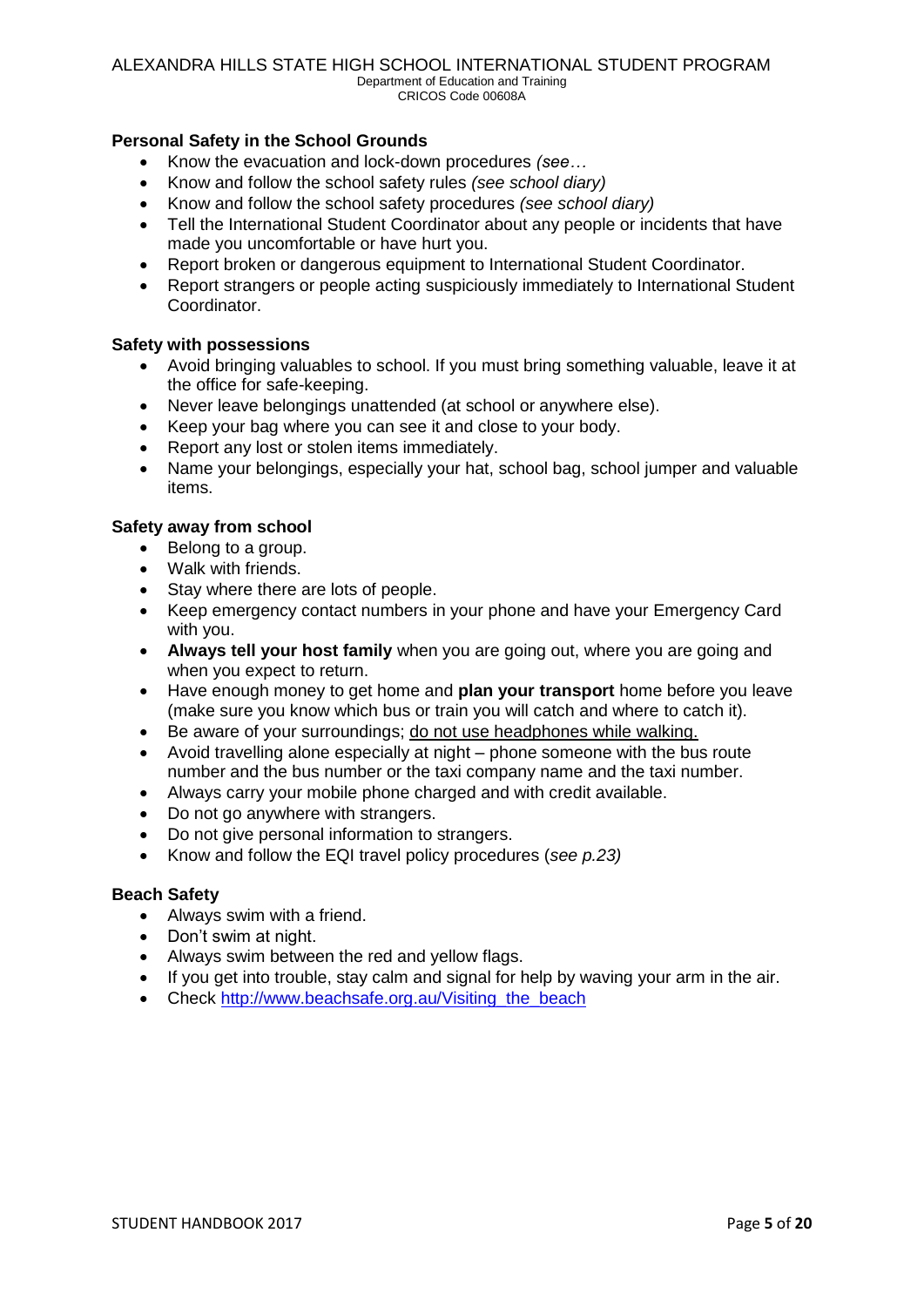#### **IMPORTANT CONTACTS**

#### **EMERGENCIES**

In emergencies you should call the Emergency phone numbers on your **Emergency Card**, which are your host family, Homestay Coordinator and Student Coordinator. You should keep these numbers in your phone for easy access.

If you need urgent help for a serious accident or personal threat you should call **000** to get help and then call the school emergency numbers. *Please tell the International Student Coordinator or Homestay Coordinator if you lose your Emergency Card.*

| <b>Homestay Coordinator</b>   | <b>Ms Harris</b>         | 0437 447 425 |
|-------------------------------|--------------------------|--------------|
| <b>Emergency Services:</b>    | Police                   | 000          |
|                               | Fire                     |              |
|                               | Ambulance                |              |
| <b>Police Stations</b>        | Capalaba                 | 3433 3333    |
|                               | Cleveland                | 3824 9333    |
| <b>Asian Specialist Unit</b>  | 200 Roma Street Station, | 3364 6200    |
|                               | City                     |              |
| <b>Free Emergency Medical</b> |                          | 1800 234 601 |
| and Legal Advice              |                          |              |

| <b>Rail Lost Property</b>                         | Roma St.                                                             | 3235 1859    |
|---------------------------------------------------|----------------------------------------------------------------------|--------------|
| <b>Translink</b>                                  |                                                                      | 3167 4000    |
| <b>Chinese Consulate</b><br>Mon - Fri 9-12        | 79 Adelaide St Brisbane                                              | 3012 8950    |
| Japanese Consulate                                | 17th Floor, 12 Creek St<br><b>Brisbane</b>                           | 3221 5888    |
| Sth. Korean Consulate                             | Lev 13 111 Elisabeth<br>St Sydney                                    | 02-9210-0200 |
| Norwegian Consulate<br>9:00-12:00 and 14:00-16:00 | Level 10, 217 George St<br><b>Brisbane</b>                           | 3229 0492    |
| German Consulate<br>09.00-12.00                   | 10 Eagle Street, 32 Floor,<br><b>AMP Building</b><br><b>Brisbane</b> | 3221 7819    |
| <b>Indian Consulate</b><br>11:30-13:00            | 175 Swann Road<br>Taringa                                            | 3371 5198    |
| Papua New Guinea<br>08:30-16:30                   | Level 3, 344 Queen Street<br><b>Brisbane</b>                         | 3221 7915    |
| <b>Danish Consulate</b><br>09:00-16:00            | Level 5, Toowong Tower<br><b>Brisbane</b>                            | 3374 3062    |
| <b>Swiss Consulate</b><br>By appointment          | George Street<br><b>Brisbane</b>                                     | 3236 1445    |
| <b>Health Services Aust</b><br>(Extend Visas)     | Level 10 340 Adelaide<br>Street.<br><b>Brisbane</b>                  | 3307 9444    |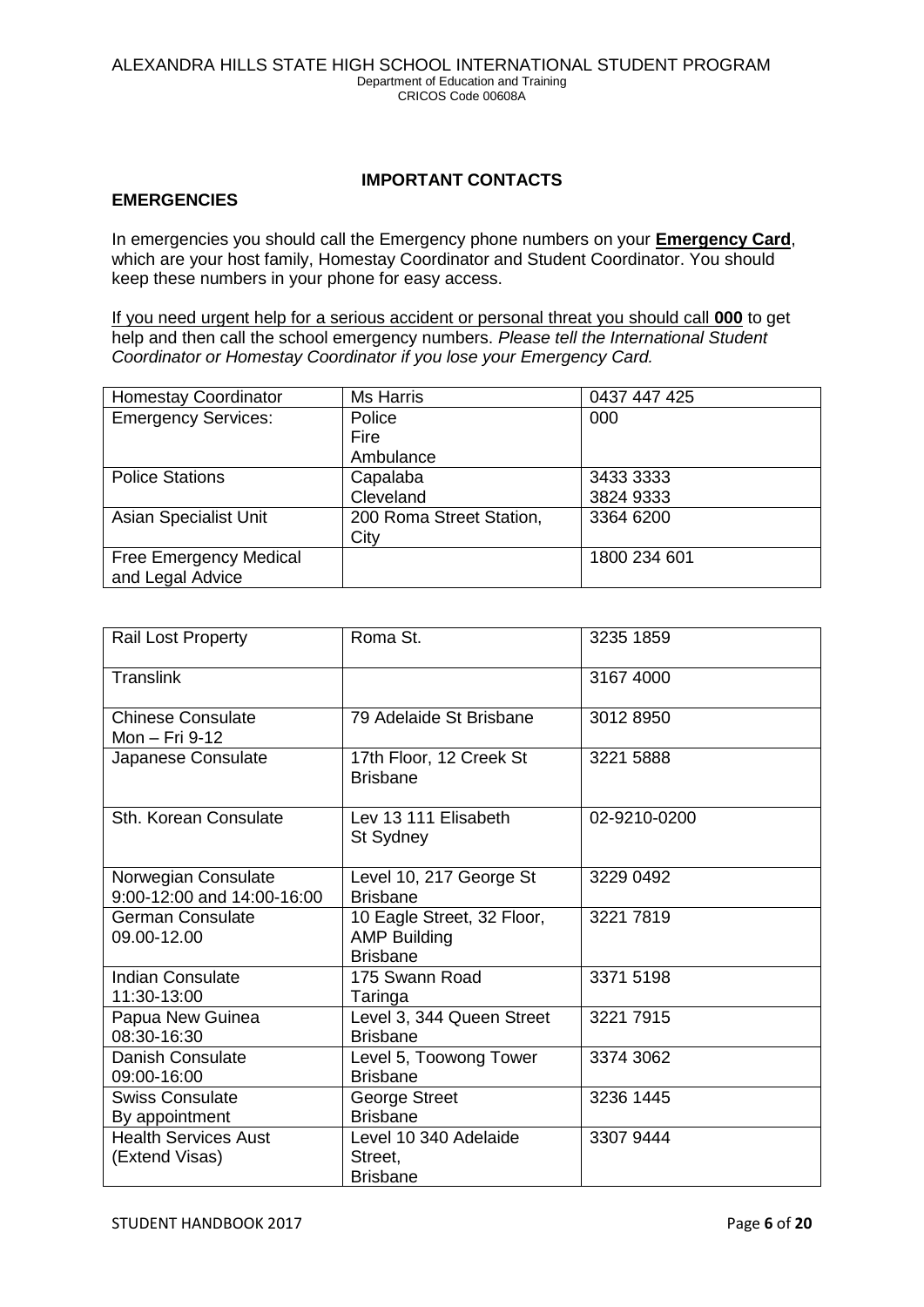# EMERGENCY PROCEDURES

# **EVACUATION** BELL SEQUENCE SERIES OF SHORT RINGS PROCEED TO EVACUATION POINT

# **LOCK DOWN** MUSIC ACROSS LOUDSPEAKER REMAIN IN THE CLASSROOM, HIDE

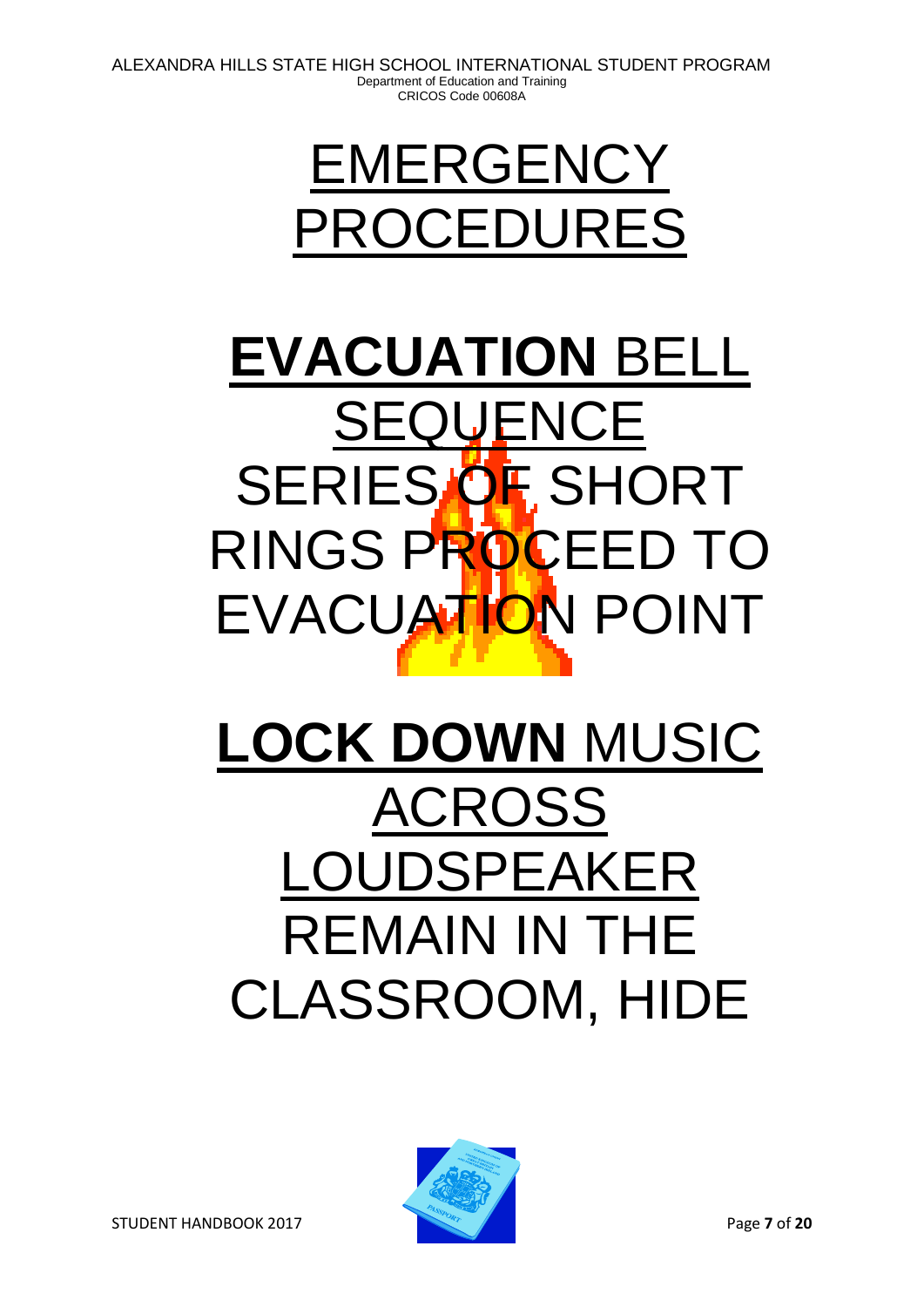#### **VISA REQUIREMENTS**

#### **ATTENDANCE**

It is a condition of your visa that you attend school every day unless you are sick.

- If you miss 3 or more consecutive days or are away on the day of an exam or when an assignment is due, you must have a medical certificate.
- Missing 1 or 2 periods will be recorded as a half days absence.
- You will be given a 1<sup>st</sup> warning letter when you have been absent 4 or 5 days in a term. If you miss 10 days you could be reported to the Immigration Department.

#### **Deferrals**

If you miss 5 or more consecutive days without good reason you enrolment could be cancelled. If you need to be away from school for more than 5 days your parents should request a deferral of enrolment.

#### **Suspensions**

If you are suspended from school, the period of suspension will be recorded as days absent and could result in an Attendance Warning letter in addition to a Behavioural Warning letter. Suspensions are regarding very seriously at Alexandra Hills High School. Serious behavioural infringements may result in suspension or cancellation of enrolment. In this case you would have 20 working days to access EQI's internal complaints and appeals process in accordance with the EQI Complaints and Appeals process.

#### **ACADEMIC PROGRESS**

It is a condition of your visa that you obtain satisfactory academic results each term. The school will monitor your academic progress and will send reports to your parents. If you are not achieving satisfactory results you will receive a warning letter. Continued unsatisfactory progress will result in the school informing EQI and possible reporting to the Immigration Department.

It is important that you when your assignments and exams are. You should start assignments early so that you can ask your teacher to check your draft and make improvements well before the assignment is due. If you are having trouble with a subject you should attend tutorials and ask for help. You can also make an appointment to see the Student Coordinator to discuss other subject options.

#### **BEHAVIOUR**

It is a condition of your visa that you abide by *Australian Law* and *school* and *EQI* rules. It is illegal for a person under 18 years of age to purchase or consume cigarettes or alcohol in Australia.

For EQI rules see the **International Student Code of Conduct** p. 29 of this handbook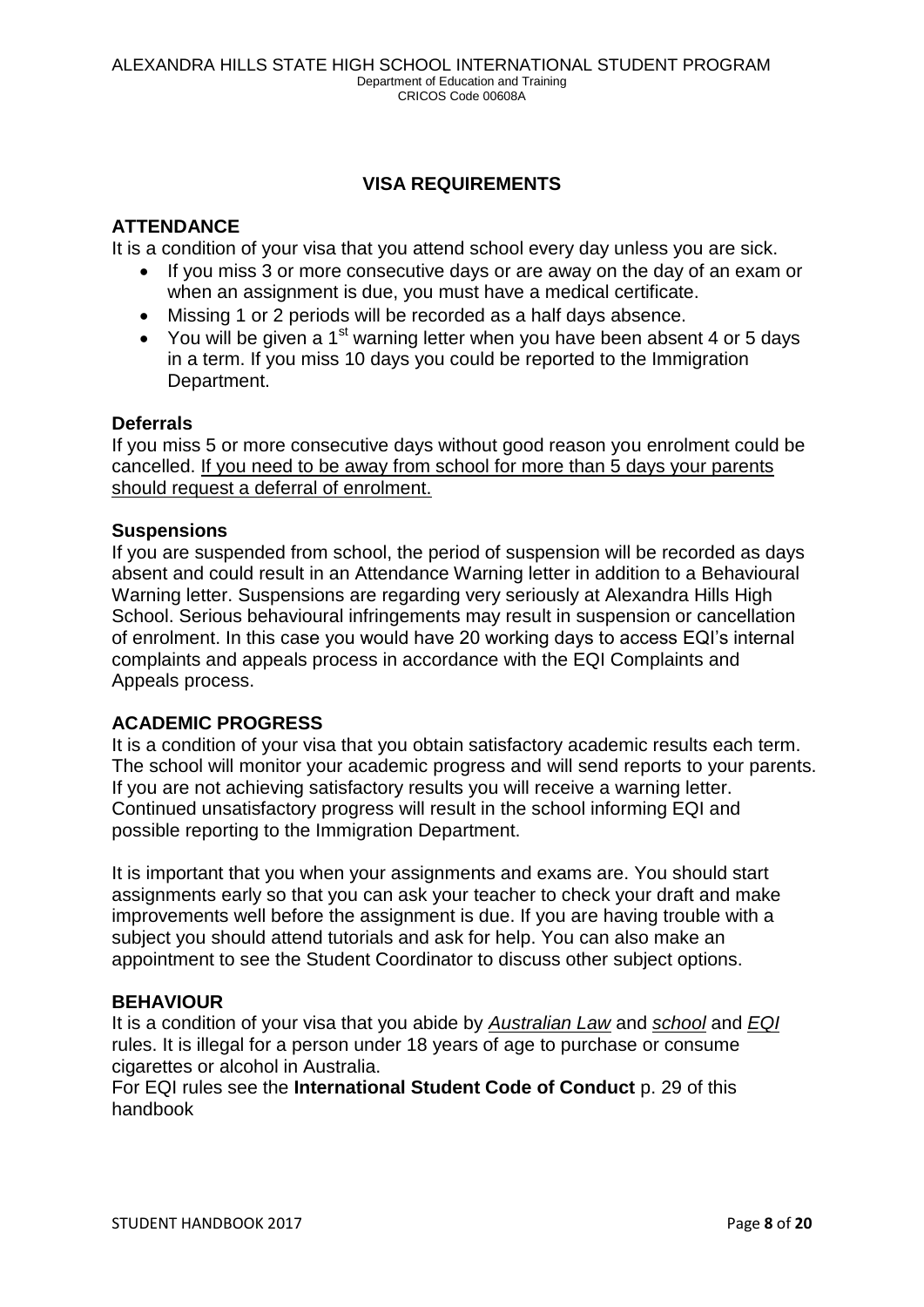#### For *school rules* see the code of Behaviour and Dress Code in your **student diary.**

If you breach any of these rules you will receive a Warning Letter. Continued behavioural breaches may result in cancellation of enrolment and / or visa.

#### **ADDRESS**

It is a condition of your visa that you inform the school whenever you change address. You must also inform us if you change your phone number.

#### **COURSE EXTENTIONS**

If you would like to extend your enrolment at Alexandra Hills High School your parents should write a letter of request, stating the dates for which they would like your enrolment extended, the name of the school they would like you to attend for the extended enrolment and the reason for the extension. If the request is approved a new offer and invoice will be issued. A new COE (conformation of Enrolment) will be issued upon payment.

#### **VISA EXTENTIONS**

If you extend your enrolment you may also need to extend your visa. If your visa is due to expire before you complete your school enrolment you should request a visa extension. You can do this online at [www.immi.gov.au](http://www.immi.gov.au/) . You should do this 4 to 6 weeks before your visa is due to expire.

Firstly, check if you will need a health check at [http://www.immi.gov.au/allforms/health](http://www.immi.gov.au/allforms/health-requirements/)[requirements/](http://www.immi.gov.au/allforms/health-requirements/) and if so, book your appointment and undertake the check before you lodge your application! This will make things much faster.

To lodge online you need your new COE, your current visa still needs to be valid and you need to make your payment of \$550. If you pay by credit card with your COE and you complete the form you, will instantly be granted a Bridging Visa, if you pay by BPAY there is often a short delay in the lodgement of your application and the granting of your Bridging Visa.

Remember – make sure you attach copies of all your documents to your application to make it faster for your Case Officer.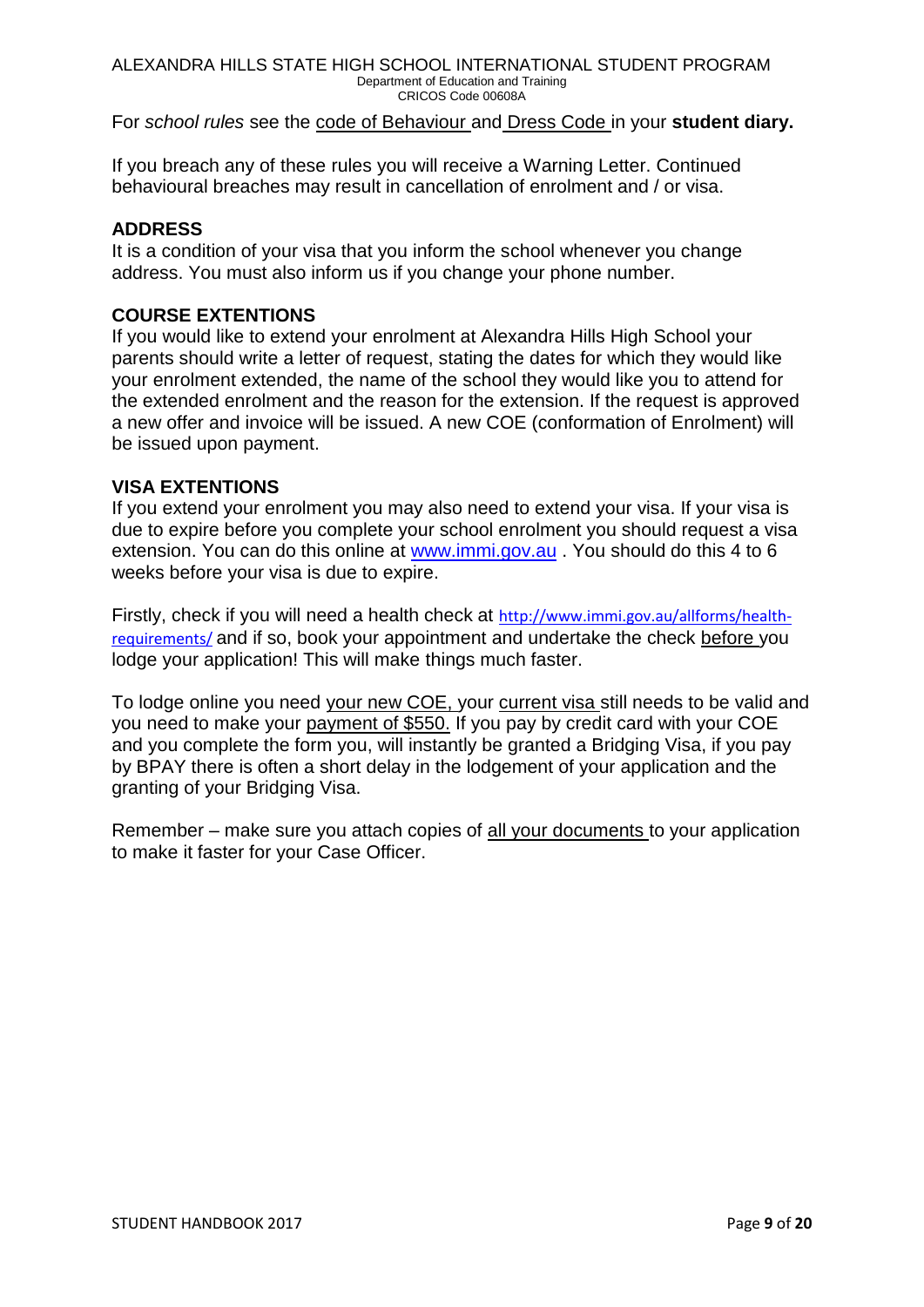#### **COMMUNICATION WITH SCHOOL**

| Absence from school                                                    | Ask host parent to phone school on the day to explain                                                                                                                               |  |
|------------------------------------------------------------------------|-------------------------------------------------------------------------------------------------------------------------------------------------------------------------------------|--|
|                                                                        | reason for absence. For absences of 3 days or more, or if<br>absent for an exam or assignment due date, a medical<br>certificate is required.                                       |  |
| Late for school                                                        | Go to office sign in window and ask for a late pass, then<br>take it to your teacher.                                                                                               |  |
| Need to leave school early                                             | Take a note from your parent or host family to your year<br>level deputy in the office in the morning and ask them to<br>sign it. Show this to your teacher when you need to leave. |  |
| Sickness or injury at<br>school                                        | Go to the main office and ask them to inform International<br>staff as well as your host family.                                                                                    |  |
| Problems outside of school<br>or homestay                              | Contact your host family as soon as possible to tell them<br>about your problem. If you can't contact your host family,<br>call the Homestay Coordinator.                           |  |
| Problem with homestay                                                  | Tell the International Program staff.                                                                                                                                               |  |
| Personal problems                                                      | Speak to the International staff to make an appointment to<br>see the Guidance Officer or School Nurse or Chaplain.                                                                 |  |
| <b>Study Problems</b>                                                  | Talk to your teacher, the International Student Coordinator<br>or Guidance Officer.                                                                                                 |  |
| Change in Family (people<br>leave or come to live in<br>your homestay) | Tell the International Program staff                                                                                                                                                |  |
| Change of Address or<br><b>Contact Details</b>                         | Tell International Program staff and the main office                                                                                                                                |  |
| Overnight stays                                                        | Complete and submit a Type 2 travel form at least 2 days<br>prior to the proposed arrangement. Students must not stay<br>elsewhere overnight without school approval                |  |
| Travel                                                                 | Complete and submit a Type 3 Travel Form at least 2 weeks<br>prior to proposed travel. Students must not travel without<br>school approval.                                         |  |
| Host family plans to be<br>away from home overnight<br>or for holidays | Tell the Homestay Coordinator in advance so alternative<br>arrangements can be made.                                                                                                |  |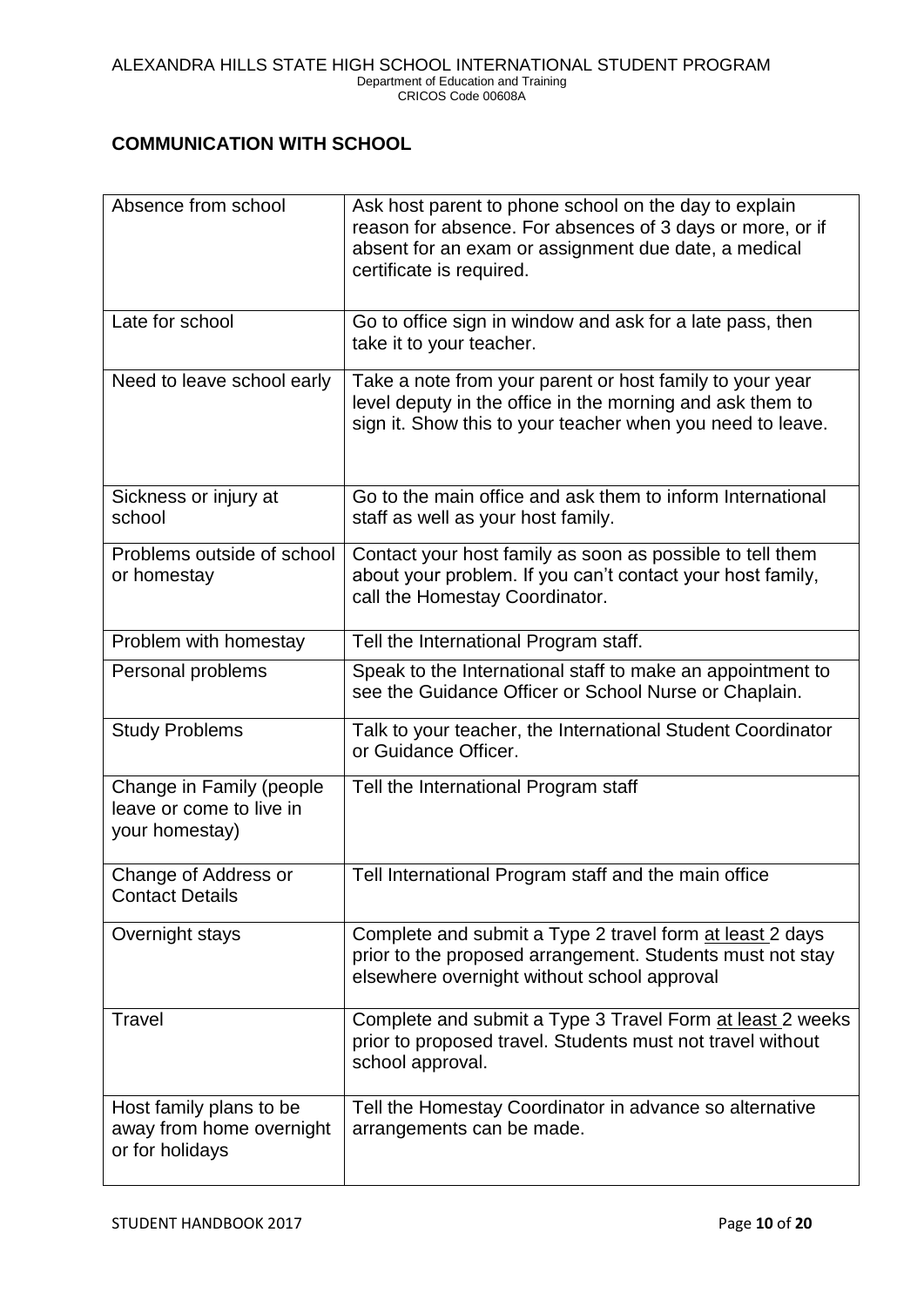Department of Education and Training CRICOS Code 00608A



#### **HOMESTAY**

It is important that you are happy and well cared for in your homestay. Your host family is your family while you are here so we expect our host families to give you care and support and to work with the school to keep you safe. Make sure you tell the Homestay staff (Ms Harris) or Student Coordinator (Mr Harvey or Ms Johnson) if you have any problems in your homestay. You should always feel safe and if you do not feel safe you must tell us.

Sometimes students are uncomfortable because of misunderstanding. It is always better to talk about problems when they happen because things are often not as serious as they seem and can be fixed by talking. Your host family is expected to follow the **Homestay Code of Conduct** (*page 16).* You are expected to follow the **International Student Code of Conduct** and the homestay and school rules. *(page 17)*

#### **THINGS TO REMEMBER**

Here are some things that will help make your homestay experience a happy one:

- Tell your host family and/or school staff about yourself and ask them questions about themselves
- If you do not understand what has been said, ask the person to say it more slowly or to explain
- If you are not sure about what you should do, ask someone
- Show respect to family members and their property, just as they should show respect to you and your property.
- Keep your room and bathroom clean and tidy and clean up after yourself.
- Always be home by meal-time unless you have made other arrangements with your host family in advance.
- Be home at the time your host family has set.
- Follow homestay rules, including rules for phone and internet use.
- Tell you host parent or school staff is you are not well. They will help you obtain medical assistance if needed.
- Always call your host family or school staff if you have a serious problem

#### **WHEN YOU'RE SICK**

If you are sick at school you should go to the First Aid counter in the main office, or see the staff in the International Office. If you are sick at home you should tell your host family. Medibank Private members can also call the **Medibank Private Emergency phone line 1800 234 601** for free advice and help to make

#### appointments.

If you see a doctor you will have to pay for the consultation. You should keep your receipt to claim a refund for some of the cost from your health insurance provider (usually Medibank Private.)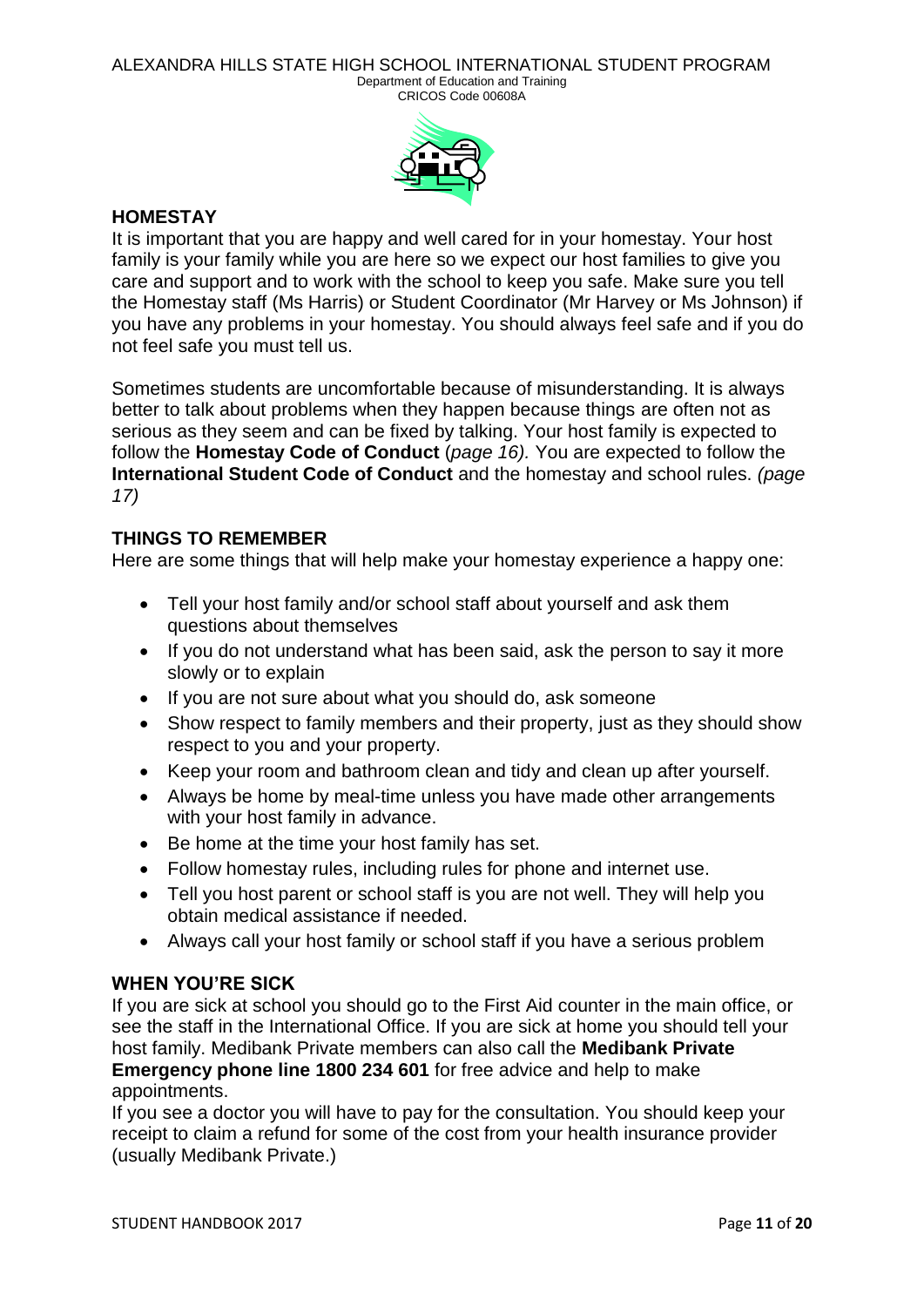It is a condition of your visa that you keep your health insurance up to date for the full length of your stay in Australia. Your health insurance will cover the cost of ambulance and hospital for accidents or new illnesses. It will *not* cover dental, optical, physiotherapy, medicines or other medical services. Dentists are quite expensive in Australia so you are advised to have your teeth checked when you go home for holidays.



#### **CULTURAL MATTERS**

It is normal for students to experience some difficulties when they first go to a new country. You may feel very tired, have trouble sleeping, feel irritable or even sick or angry. These feelings usually pass after a period of time, but when you have difficulties it helps to talk to someone about how you are feeling.

Sometimes the difference in culture can cause problems or misunderstandings. It is always best to talk about these problems when they first happen because if you don't ask for help the problem may become worse.

It will also help if you understand and respect the Australian culture. Here are some basic codes of conduct that are expected from students at school, in the homestay and in the community. These are all ways of showing respect:

- Knock on a closed door before entering
- Look at the person and say hello when you see them
- Speak clearly so that people can hear you
- Listen to what the other person is saying before you speak again
- If you need to speak to someone who is talking or busy, wait until they have stopped speaking and say "excuse me" if you need to get their attention
- It is polite to say "thank you" when someone has given you something or has helped you.
- Clean up your own mess, do not leave it for someone else to clean
- Respect other people's property including school property such as school books, computers etc. If you borrow something look after it and return it safely.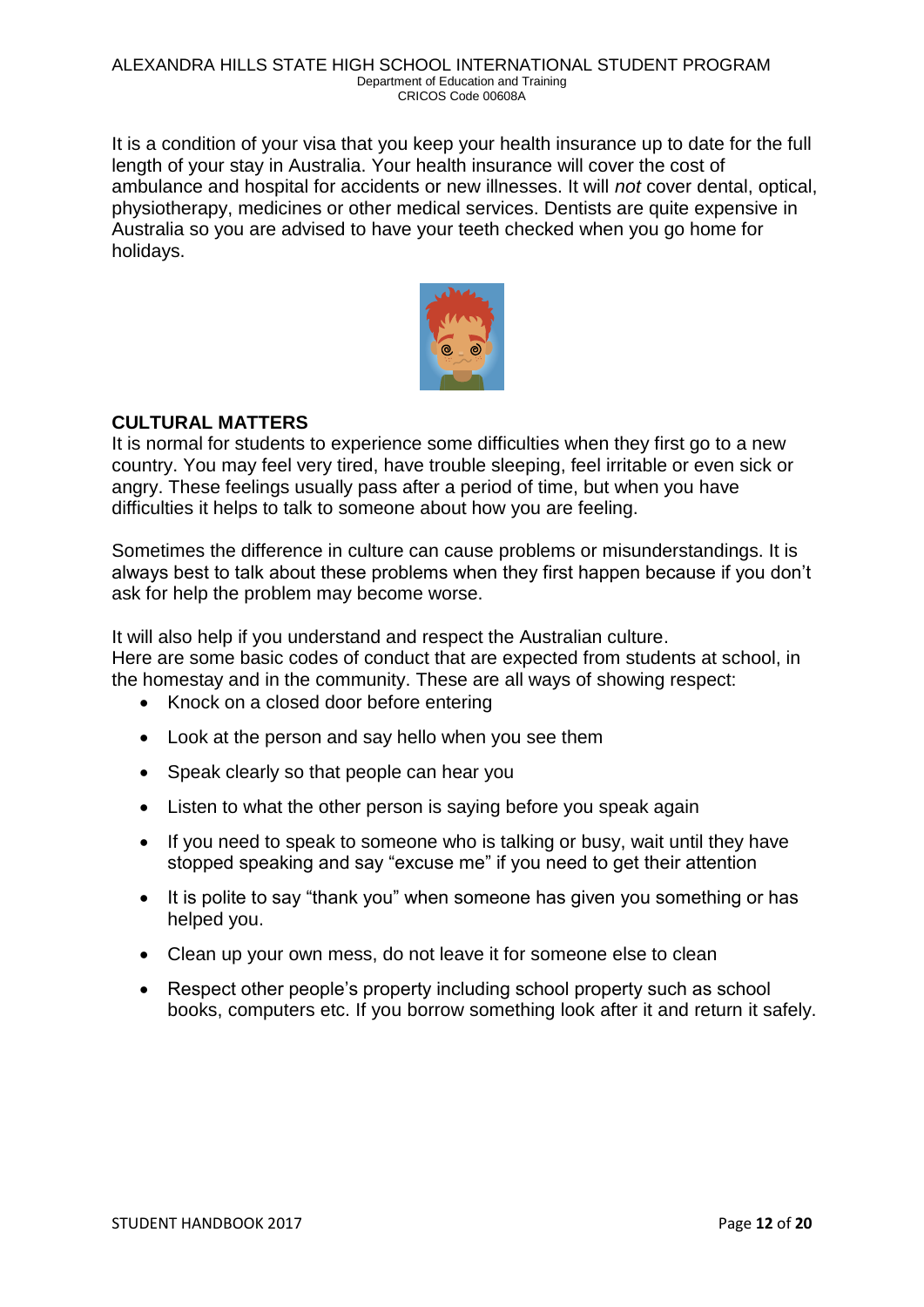ALEXANDRA HILLS STATE HIGH SCHOOL INTERNATIONAL STUDENT PROGRAM Department of Education and Training CRICOS Code 00608A

#### **ID CARDS AND PUBLIC TRANSPORT**

You will be photographed in your first week at Alexandra Hills for your ID card. You will need this identification for library resources and to receive student discounts when purchasing your GoCard for travel.



#### **TRANSPORT**

For information on public transport go to the translink website [http://www.translink.com.au](http://www.translink.com.au/) or phone 13 12 30.

For taxi cabs call 133 222 (Black and White cabs) or 131 924 (Yellow cabs)

*Please remember* that students are expected to stand on trains and buses if there are not enough seats for all adult passengers. If there is not a spare seat for an adult passenger you should offer your seat. If you have to stand do not stand near the doors, and make sure you hold onto something.

#### **ESL SUPPORT and TUTORIALS**

Students requiring ESL support may have timetabled ESL tutorials. Additional tutorials include:

ESL (Years 11-12 Wednesday)

#### **RESOURCE CENTRE (LIBRARY)**

The Learning Hub is open from: 8:00am to 3:30pm Monday to Friday (including breaks)

- Most items can be borrowed for 2 weeks, magazines & periodicals for 1 week – student ID card required.
- Group study rooms can be used. Laptops can be borrowed and must be used at desks.
- Black & white and colour printer / photocopier / scanner are available for student use.
- Computers are available for curriculum purposes only.

#### **Resource Centre Rules**

- Leave bags on bag-racks (you can leave valuables at the circulation desk)
- Work quietly
- No food or drink in Learning Hub (including water bottles)
- Windows must remain closed for the air-conditioning to be effective

#### **Printing**

Students are issued a credit of \$5 for printing each semester. If you use all of your credit you should go to the Accounts office and pay to top up your print account.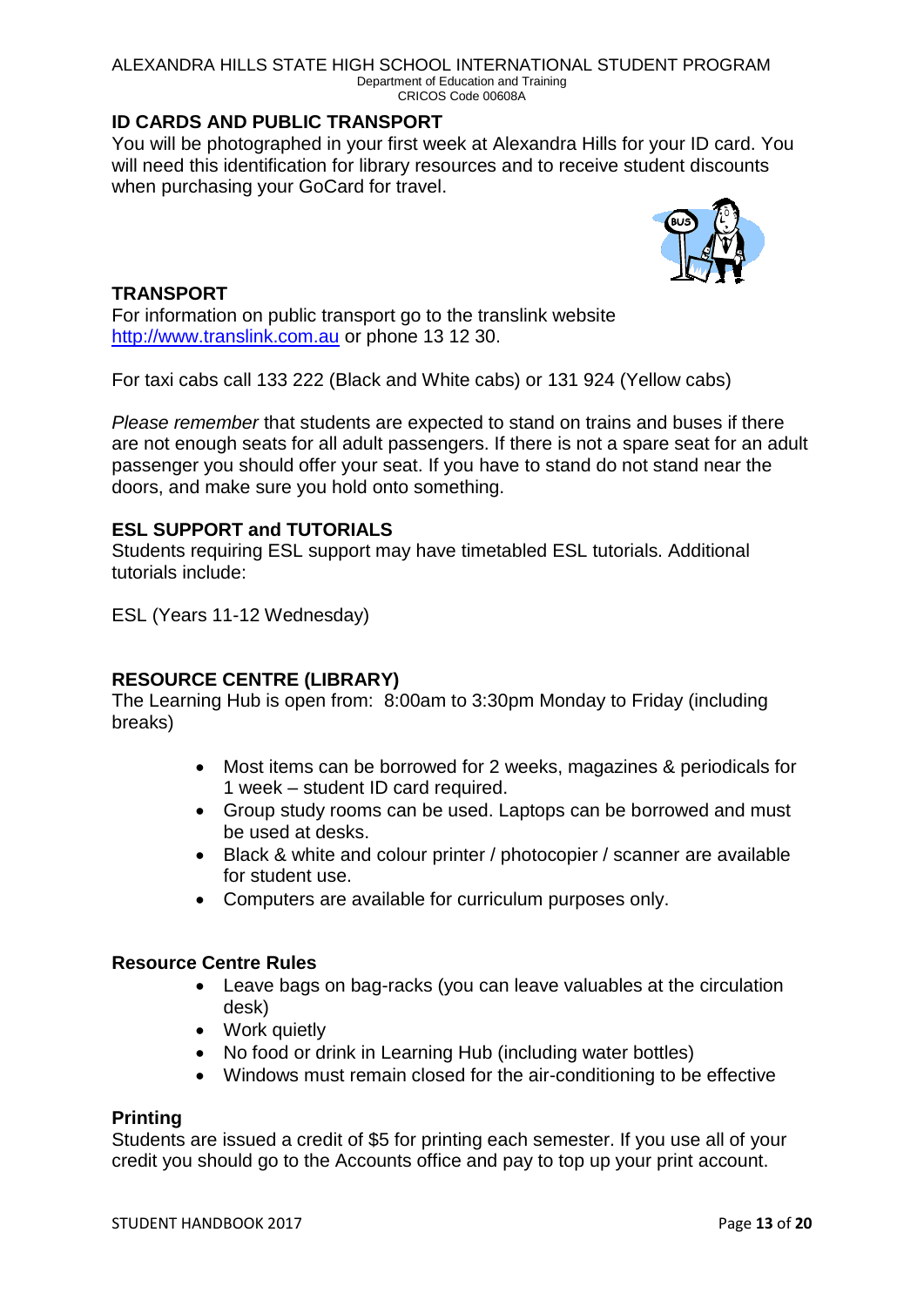#### **TUCKSHOP**

Open every day from 8am to first bell for breakfast and during First Break and Second Break.

# **TUCKSHOP RULES AND ETIQUETTE**

- 1. Queue quietly in an orderly line behind the bar.
- 2. Bags are not to be carried in the queue.
- 3. Students are to buy for themselves only. Please do not ask students in the line to buy for you or give money to students in the line.
- 4. Students not in the queue should remain outside the yellow line.
- 5. All inter-actions with tuckshop staff and volunteers must be polite and courteous. Say 'Please' and 'Thank You'.
- 6. The tables are for your use while you are eating. Please move from them when you have finished so that others may use them for the purpose for which they were provided.
- 7. Leave the table clean. All litter must be put in the bins provided.
- 8. Bags are not to put on the tables. Please do not sit on the tables.
- 9. Be considerate. Keep noise at a minimum.
- 10. No ball games are to be played in the vicinity of the tuckshop. The ovals are to be used for all ball games requiring kicking; the courts for basketball.

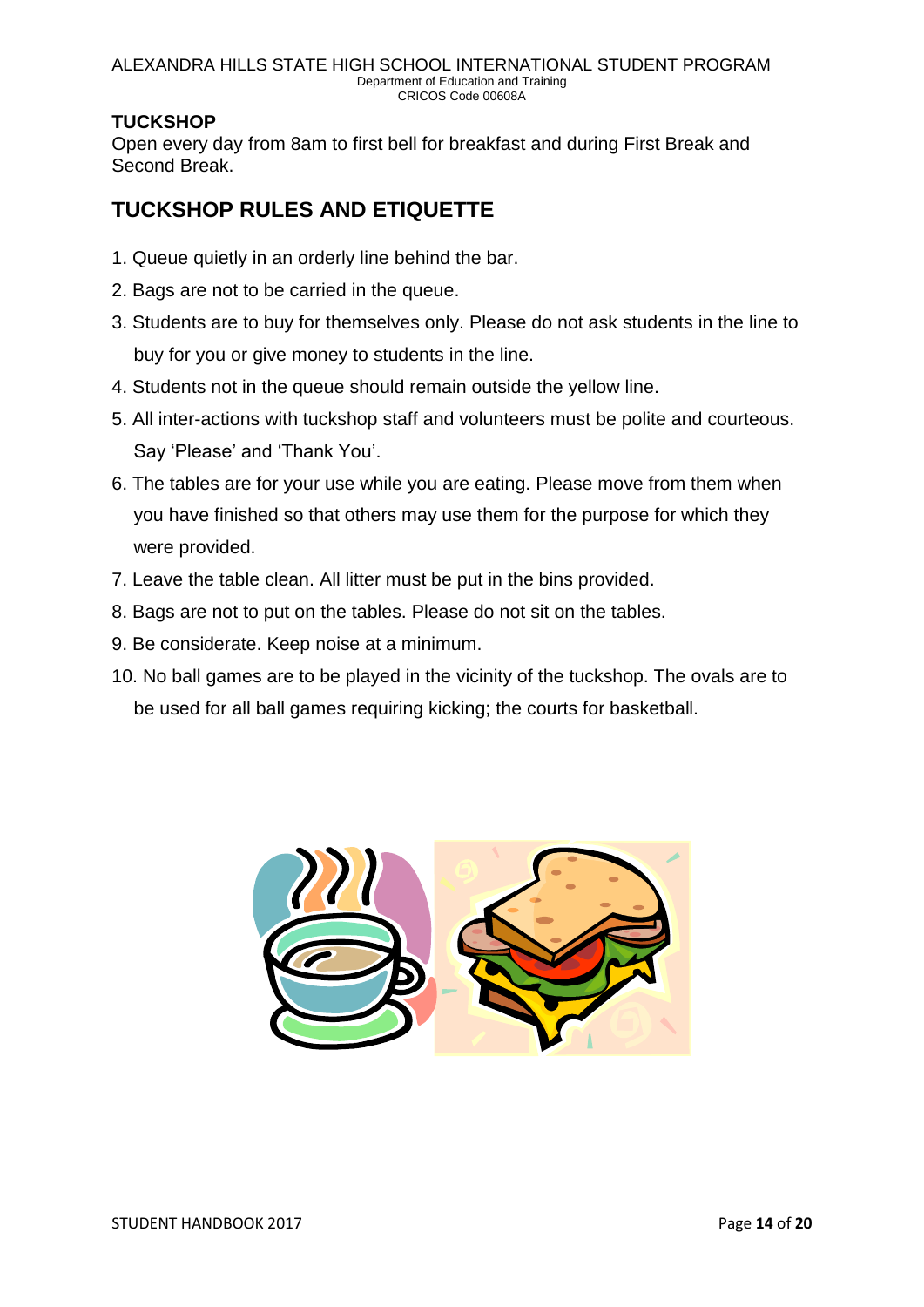# **SCHOOL BAGS & VALUABLES**

School bags are not to be taken into classrooms unless you have permission from the teacher. Bags should be left on the bag racks outside the classroom.

You should not keep large amounts of money in your homestay or at school. It is safest to keep your money in a bank account and withdraw cash as you need it. You will need to take your passport and your Confirmation of Enrolment (COE document) to open a bank account.

You should not bring valuable items to school and when you are out do not leave your bag where it can be accessed by others.

Valuable items such as a personal laptop, iPod, jewellery or money may not be covered by your homestay's insurance so you should include these with your travel insurance.

### **LAPTOP PROGRAM**

The Laptop Program is available to students in Years 10, 11 and 12 in 2013. Students must not lend their laptops to anyone else and abide by the Terms and Conditions that apply. Laptops remain the property of Alexandra Hills State High School and students are responsible for loss or damage.

## **SPORTING EVENTS**

When you commence school at Alexandra Hills you will be allocate to one of 4 Houses (teams) for sporting competitions. Although it is not compulsory to compete in these events it is a school day and you are expected to attend and are encouraged to participate and support your house.

The main competitions are the:

- Inter-house Swimming Carnival (February)
- Cross-Country Event (April)
- Inter-house Athletics Carnival (July)

On these days you are encouraged to wear clothing to support your house colour at the event:

• Acacia (vellow)

• Banksia (Green)

• Hovea (Blue)

- 
- Cassia (Red)

There are many other sporting events for students involved in team sport. Remember: As you will be outdoors for most of the day you should wear protective clothing, including a hat, apply sunscreen and drink plenty of water.

#### **CULTURAL EVENTS**

Alexandra Hills Art, Music and Drama Departments conduct events throughout the year, featuring instrumental and vocal music performances, drama performances and art exhibitions. These events are always of a very high standard and attendance is highly recommended.

Check school notices for upcoming events.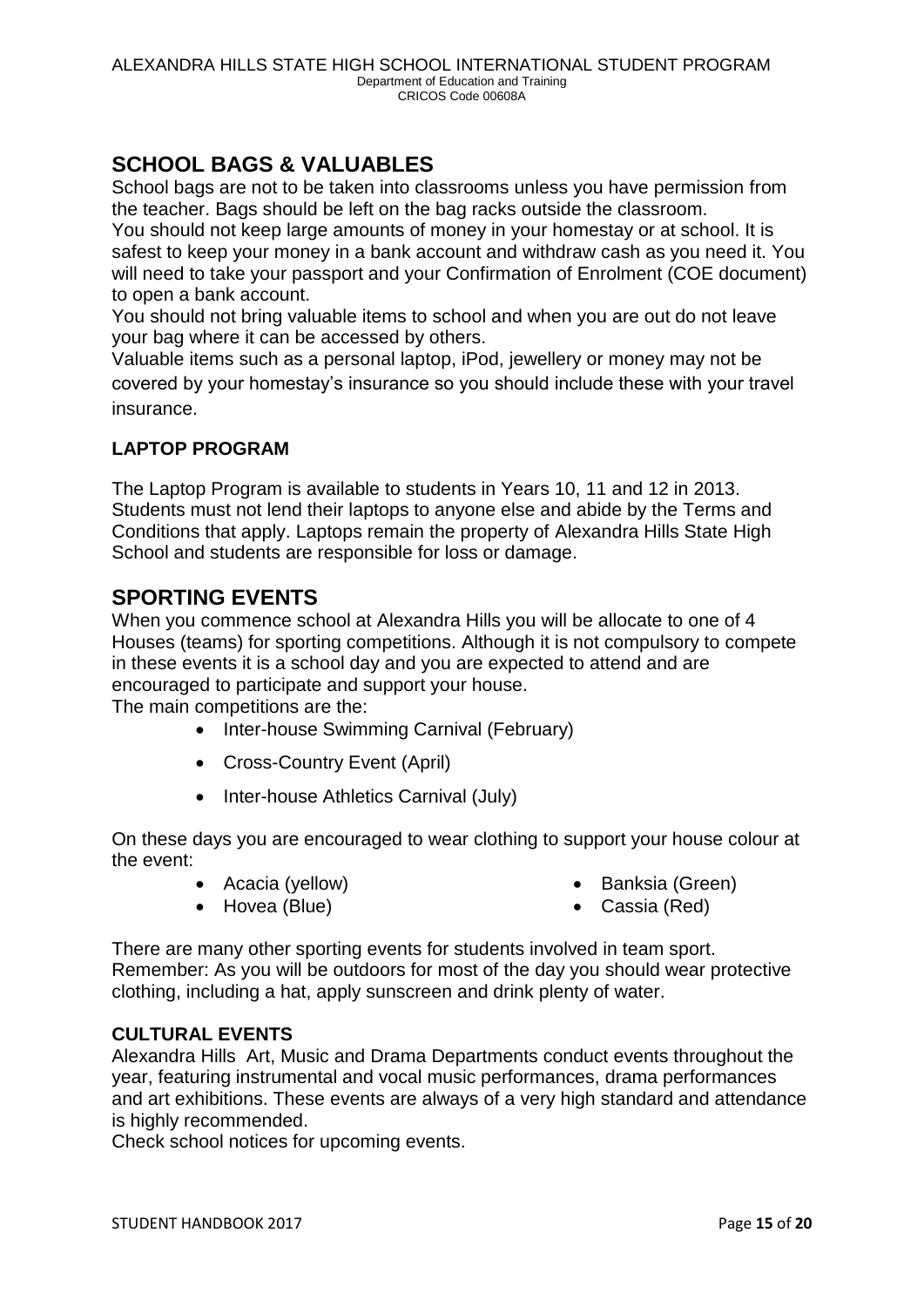## **SCHOOL INVOLVEMENTS**

There are many groups and activities you can join while at Alexandra Hills. Participation will provide opportunities to make friends, improve your English and develop skills. Here are a few of the many areas of school life you can involve yourself in. Check Student notices for more information:

- Camps and Excursions
- Music
- Instrumental music including the Orchestra, Bands and Strings groups
- Vocal Group
- Sound and Lighting Team
- Sporting teams and competitions
- Leadership positions
- Community groups
- Peer Support Group
- School Magazine Committee
- Girls Group
- Gym

### **AFTER SCHOOL ACTIVITIES**

There are many sporting clubs, libraries, parklands and places to visit in and around The Redlands. For information go to [http://www.redlandstourism.com/.](http://www.redlandstourism.com/)

### **HOLIDAYS**

If you are booking travel for holidays please ensure you travel only during the official holiday period. Please refer to the following school term calendar:

#### *Queensland term dates - 2017*

| Term   | <b>Dates</b>                          | Length   |
|--------|---------------------------------------|----------|
| Term 1 | Monday 23 January - Friday 31 March   | 10 weeks |
| Term 2 | Tuesday 18 April - Friday 23 June     | 10 weeks |
| Term 3 | Monday 10 July - Friday 15 September  | 10 weeks |
| Term 4 | Tuesday 3 October - Friday 8 December | 10 weeks |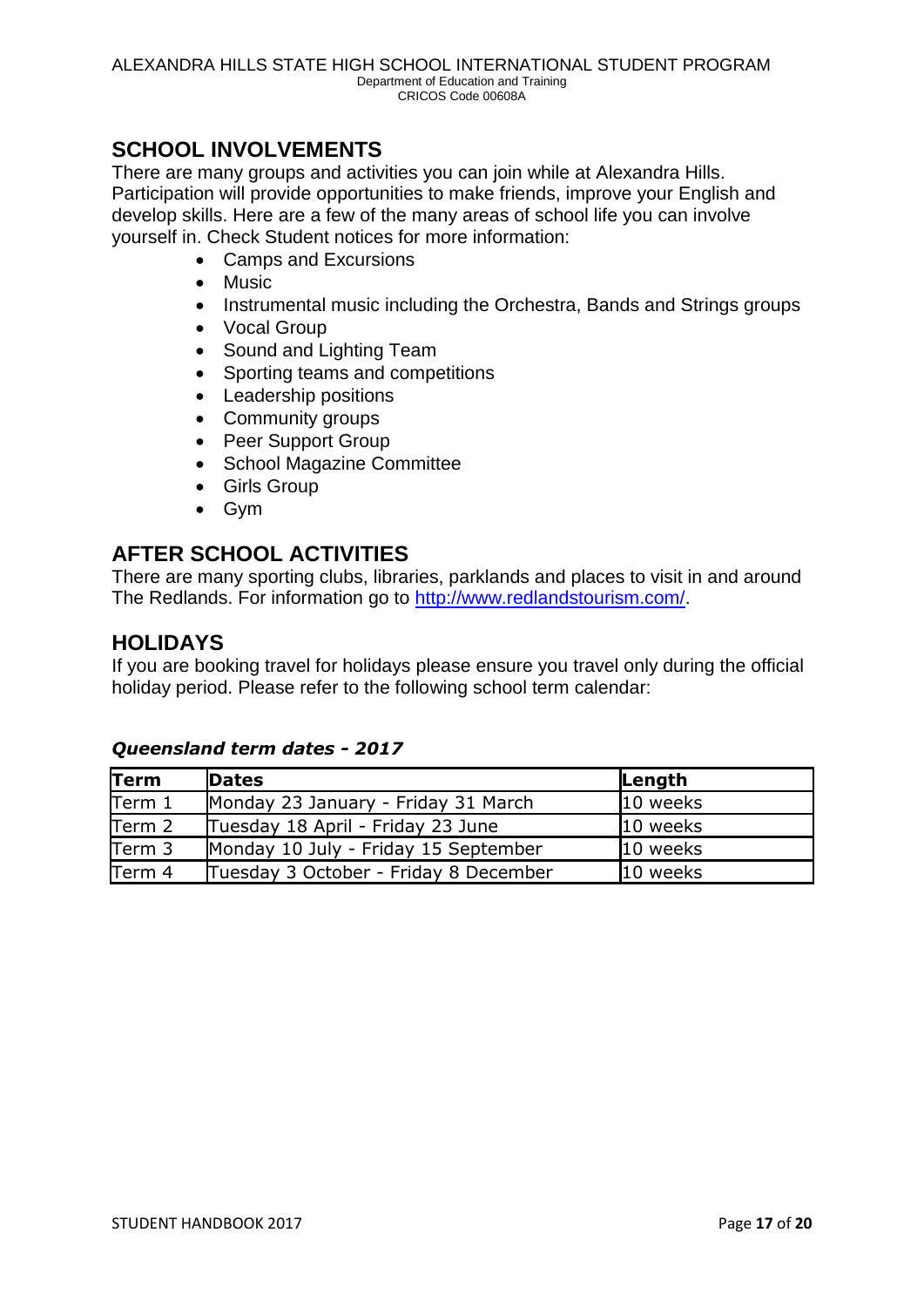#### **TRAVEL, OUTINGS** and **SLEEP-OVERS (see attached)**

EQI Travel Policy has been designed to manage the potential risk associated with student travel. The policy identifies 3 'types' of travel:

#### **Routine Travel**

Routine travel arrangements for the student during the homestay period, including travel with the homestay family, school staff and travel on public transport includes:

- 1. to and from school;
- 2. on school excursions;
- 3. Daytrips;
- 4. to and from medical and other appointments;
- 5. To and from routine non-risky social and recreational activities; and
- 6. To other places and destinations in the ordinary/routine course of domestic arrangements (i.e. travel to the shops, the cinema, a friend's house, etc.).

Routine travel is covered by the Terms and Conditions for Homestay Providers, Part C of the Homestay Provider Application Form.

#### **Overnight stays / Sleepovers**

The *Local Overnight Stay Request Form* must be completed for travel and activities that are short term / overnight. Requests will only be considered for travel or stays occurring during weekends or school vacation periods with appropriate supervision. High risk activities will not be approved\*.

#### **Outside Local Area Travel / Holiday Travel & Activities**

This type of travel includes:

- 1. any trips outside the local area requiring overnight absence from the homestay provider's home and not covered by Type 1 and Type 2 Travel; and
- 2. Activities such as organised tours.
- 3. Travel to home country for holidays

The *Outside Local Area Travel / Holiday Travel and Activities Consent Form* must be complete and submitted to the Student Coordinator at least 2 weeks prior to the proposed travel as parent signatures are required and it takes time for the forms to be sent to parents and returned.

Requests will only be considered for travel or stays occurring during weekends or school vacation periods with appropriate supervision. High risk activities will not be approved.\*

For all travel other than Type 1, students should collect the relevant travel form from the Student Coordinator. Homestay providers are required to sign both types of Travel form. *Please note, Homestay Providers do not sign as Parents or Guardians.*

If the school cannot approve your travel request your parents will be informed.

.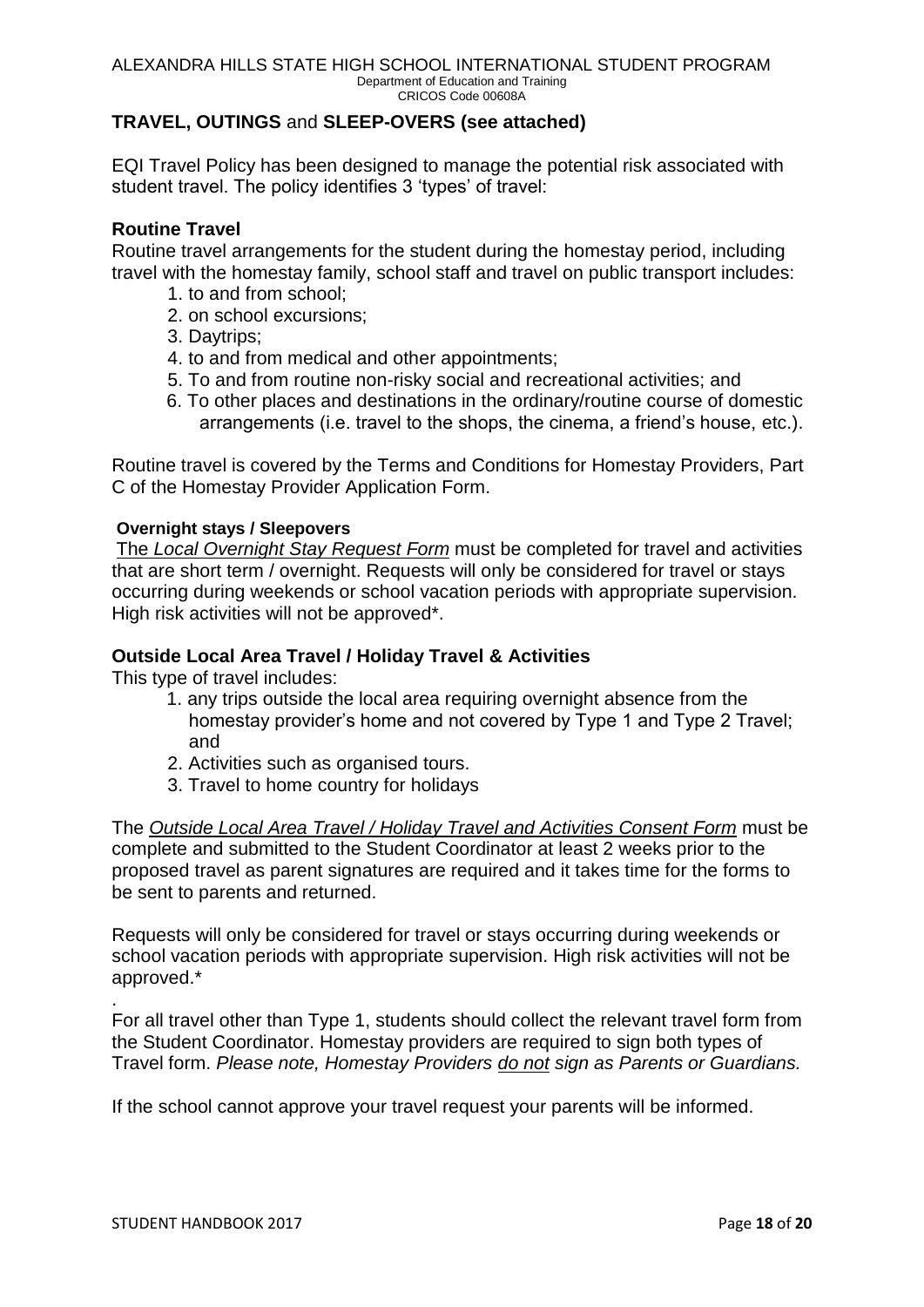#### **INTERNET USE GUIDE FOR STUDENTS**

#### *Australian Internet*

Australian internet plans are very different from what is available in other countries and are not free. Families must pay for their internet service just as they have to pay to use the telephone. The amount of data they can use depends on the plan they have. The more data they use, the higher the cost. If they reach the limit of their monthly internet plan their service will drop to half speed or they may have to pay very high fees for excess use.

#### *What does this mean for students?*

Students are expected to have access to the internet for study and to communicate with their families. The amount of time required will vary depending on homework tasks and assignments but approximately 2 hours per night should usually be enough.

#### *Skyping*

Some students may like to skype to communicate with family and friends. As skyping also involves large amounts of data transfer it should only be done with the permission of the host family, for limited times. The amount of time allowed would depend on the amount of data available at the time. It is best if skyping and online chatting are limited to weekends as priority should be given to study on school nights.

#### *The Host family's Internet service is not to be used for:*

- downloading movies;
- downloading music;
- downloading and playing games;
- **.** listening to internet radio;
- looking at videos (i.e. Youtube);
- creating and changing webpages (i.e. Myspace and Facebook);
- using chat rooms or chat lines;
- visiting sites that allow streaming and unauthorised uploads;
- accessing sites that include material that is pornographic, sexually explicit or offensive, hateful or violent in nature or that encourage activities that are dangerous;
- Engaging in illegal activity (such as hacking, visiting illegal sites, pirating movies/music, etc.)

#### *Never leave your computer on when you go out or go to bed. Always log off and switch off.*

#### *Problems caused by inappropriate internet use include:*

- exceeding the family's monthly limit, resulting in a reduced speed or high excess use charges:
- lost time for study and sleep and study time, leading to poor performance at school and/or health problems
- social and psychological problems
- online abuse
- cyber bullying